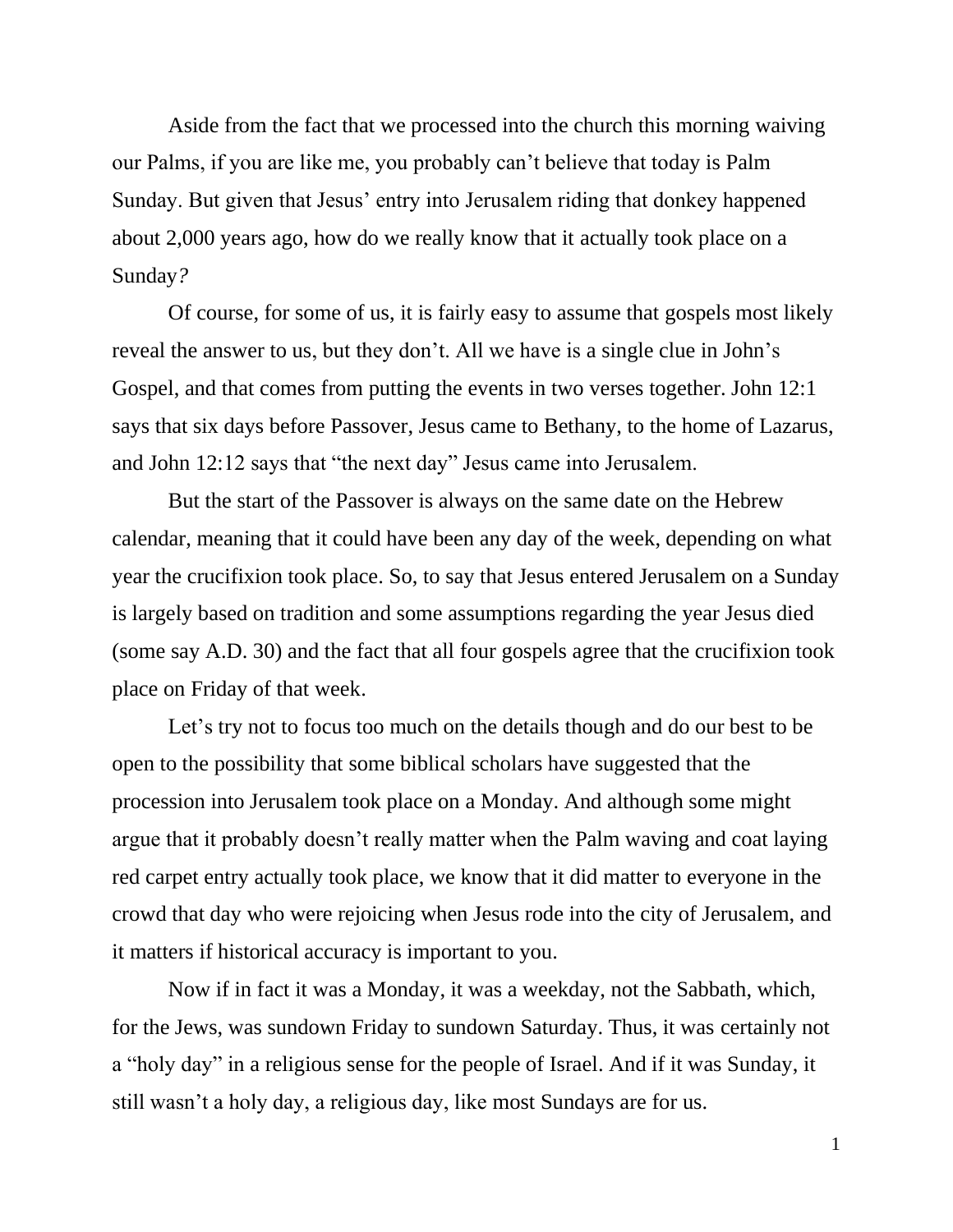Sunday would have been like our Monday, the first day of the work week, the day after their Sabbath rest — time to sweep the stoop, open the shop, wash the clothes, go to the market, repair the oxcart, get the bread in the oven, deal with matters left over from the previous week that had been put aside for the Sabbath and so forth. Besides, the Passover was just a few days away and so more than likely the Israelites had lots of preparations to make! But, regardless of the actual day of the week, for the people who greeted Jesus as he rode into the city, it was a Monday-ish kind of day.

For us, there's a sense in which Mondays, as the first day of the work week, symbolize the business of life continuing, of resuming after a brief weekend, or a short period of Sabbath relaxation. Life continues to move forward, things go back to normal; we get back to our typical weekly routines. And it isn't a secret that many people find it hard to drag themselves back to work on Mondays.

It's such a tribulation that the very effort to survive Mondays has become the subject of numerous songs, many in the blues tradition, including hits recorded by T-Bone Walker, B.B. King, and Eric Clapton. "Rainy days and Mondays always get me down," sang the Carpenters. But for many people, particularly those with type-A personalities, Monday is a pleasure, a day to attack what needs to be done, to jump back in with both feet, to crank things up a notch.

So what was Jesus doing on that day? Why would he make a gesture so dramatic that the crowds went wild and praised God? The Pharisees, seeing this, asked Jesus to stop them — and by implication, to reject their accolades. So what in the world was Jesus thinking?

For years, the church has called this event "The Triumphal Entry," but that doesn't fit the biblical description very well. Clearly, it was not a covert operation. There was nothing "black ops" about it. Jesus didn't slip quietly into the city under the cover of darkness with a team of highly trained operatives whose former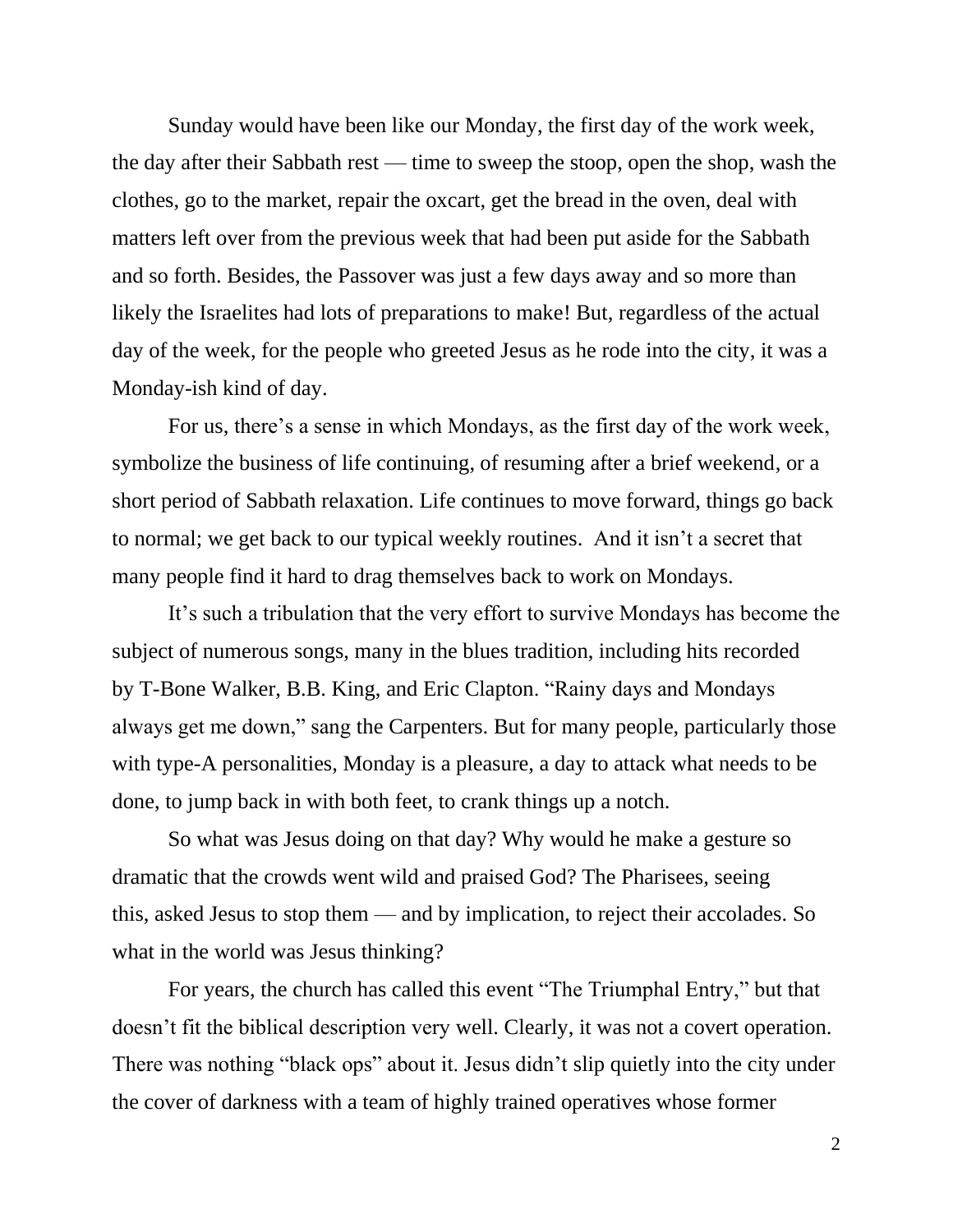occupation was fishing for perch in the Sea of Galilee. No, Jesus enters into the city in plain sight on a busy weekday or workday. It was an overt operation. And why did Jesus follow it the next day with another dramatic public act: the "cleansing" of the temple, where he literally whipped up a frenzy?

Although we can't truly know Jesus' motivation, it does seem that he was forcing the authorities to take a stand and publicly deal with him. Go big or go home! Apparently, Jesus chose to go big! He lit a fuse that exploded later in the week with the bang of the soldiers' hammers as they drove nails into his hands and feet. Both his entry into the city, and the ruckus and the rumpus he caused in the temple, defy the Monday mindset: "No, you can't carry on as usual!" he seems to be shouting. "My kingdom is not of this world, so don't lose it in the mundane of Monday."

His behavior sort of doesn't make sense. Usually, Jesus did not want to be the center of attention. Often after he'd healed someone, for instance, he'd caution the excited person, "Now, don't tell anyone about this." "Keep it between us, or keep it to yourself at least." But maybe that's the point. Jesus took dramatic, theatrical, out-of-character steps to make something happen — not his death necessarily — but something else.

New Testament scholar John Dominic Crossan suggests that as Passover approached, Jesus came to Jerusalem intentionally "to make at least two demonstrations; first against Roman imperial control over the City of Peace and, second, against Roman imperial control over the temple. … In other words, against the (sub) governor Pilate and his high-priest Caiaphas."

As Crossan explains it, Jesus intended his very public entry into Jerusalem on the donkey as not only a criticism of Roman power, but as a parody or satire of it. In others words his entry into Jerusalem was both a political and religious statement. Because people were flooding the city from all over the world for the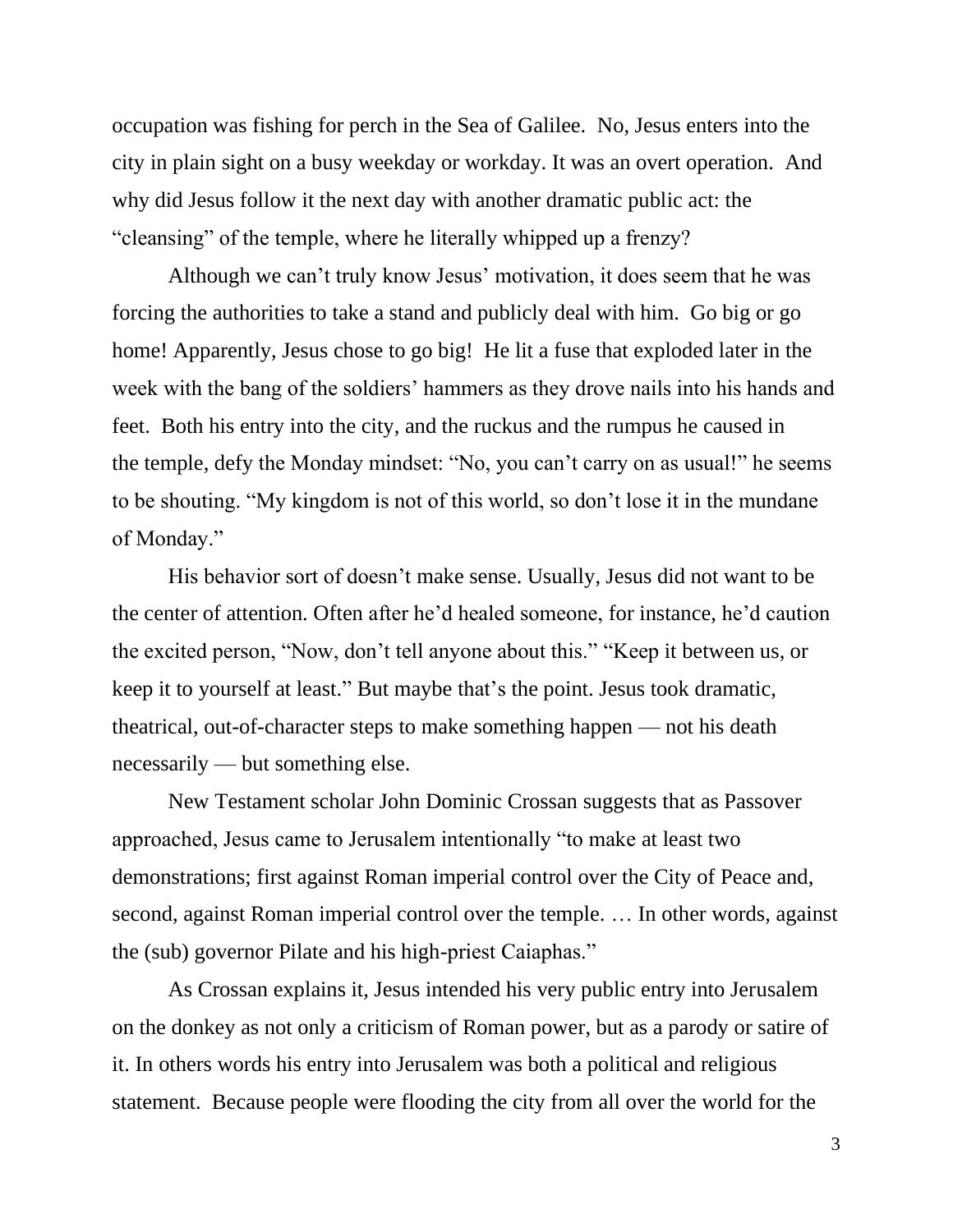Passover, Pilate would be sure to have traveled from his home base in Caesarea, bringing with him a large contingent of troops. So Pilate, we can imagine, most likely rode into the city in advance of the Passover on a powerful black warhorse bedecked with colors, banners, insignia and armor.

Jesus, on the other hand, arrives not on a chariot or a stallion, but on a donkey. All four gospels tell the Palm Monday story and the lectionary's choice for it this year is from Luke. In Matthew's version, however, we observe that Jesus' chose to ride a donkey with her colt beside her to fulfill the words of the prophet Zechariah: "Shout aloud, O daughter Jerusalem! Lo, your king comes to you; triumphant and victorious is he, humble and riding on a donkey, on a colt, the foal of a donkey." And why? To "cut off the chariot from Ephraim and the warhorse from Jerusalem; and the battle bow shall be cut off, and he shall command peace to the nations ..."

Now, if we compare and contrast Pilate on his stallion, with Jesus on a nursing donkey mare with her colt beside her, we see the intended message: "Peace on earth, yes, but not peace by Rome's violent victory, rather peace by God's nonviolent justice," Crossan says. Likewise, Jesus also forced the issue when he created a disturbance in the temple. By driving out the sellers and moneychangers from the temple, he acted out a parable, says Crossan.

The temple was the house of God for all the nations, but the temple and its high priest were allowed to function only under the control of Rome, and Jesus' actions with his whip declared this unacceptable to God. Jesus "symbolically destroys the temple's fiscal business by overturning the tables where monies were changed into the standard donation coinage," Crossan says. Which begs the question, Is Crossan right about Jesus' intention with these two actions? Since none of the gospels tell us otherwise, he may well be. In both cases, Jesus was forcing the issue.